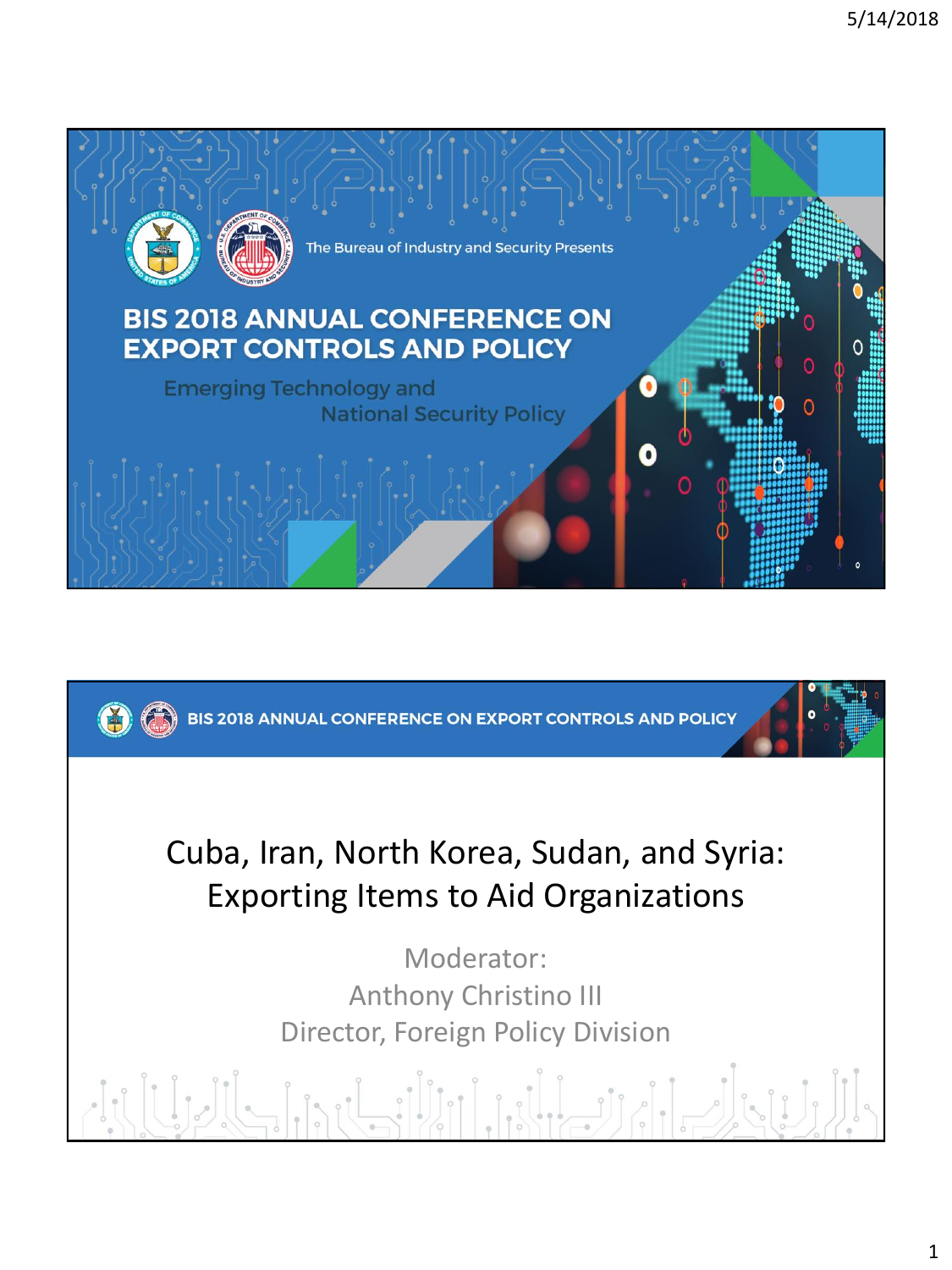

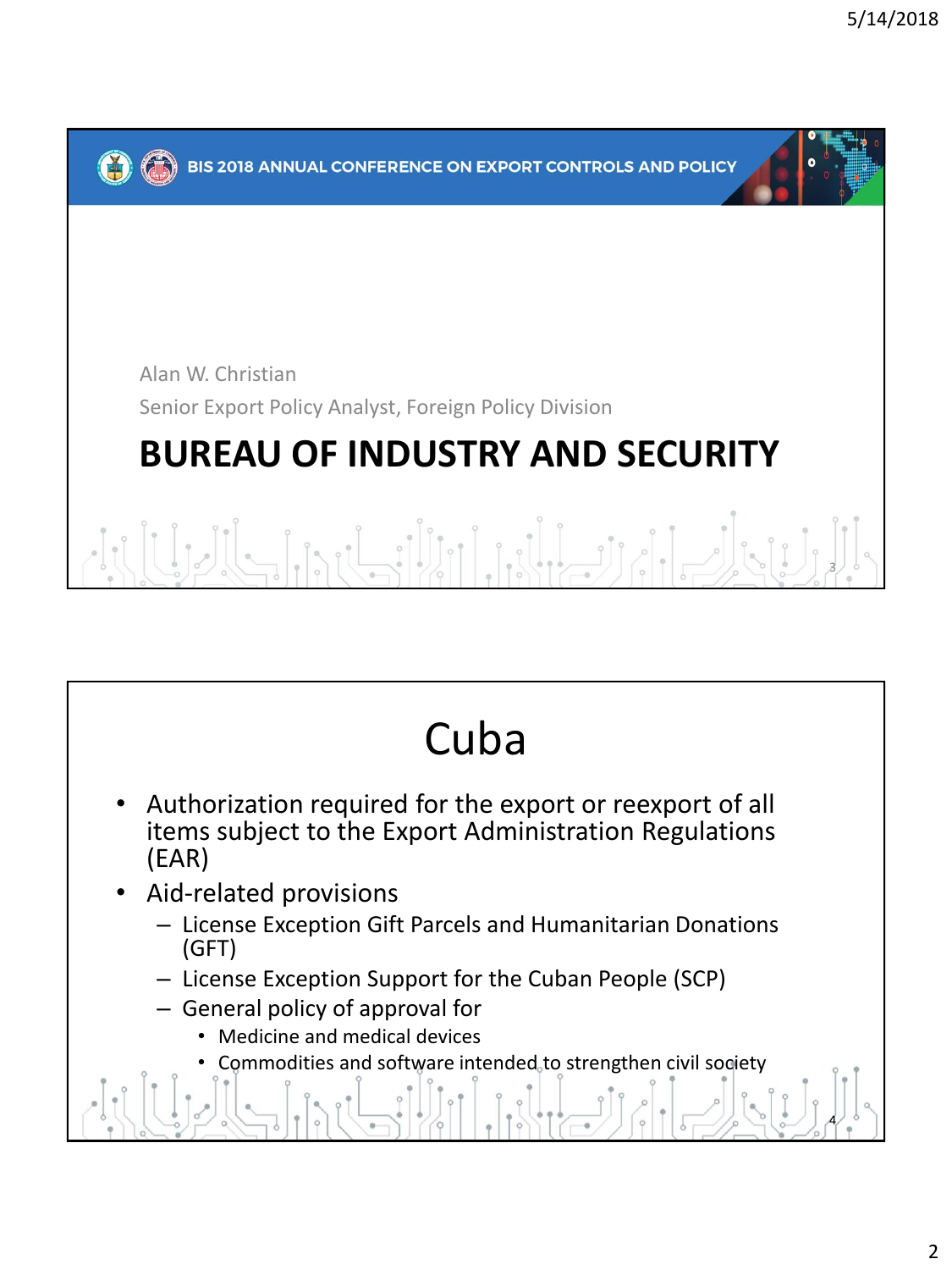5

# Cuba

- General provisions
	- Other license exceptions include
		- Agricultural Commodities (AGR)
		- Consumer Communication Devices (CCD)
		- Aircraft and Vessels on Temporary Sojourn (AVS)
	- General policy of denial unless otherwise stated
	- General policy of approval, including for
		- Telecommunications items
		- Agricultural items
		- Items for the safety of civil aviation
		- Case-by-case review policy, including for
			- Items to meet the needs of the Cuban people

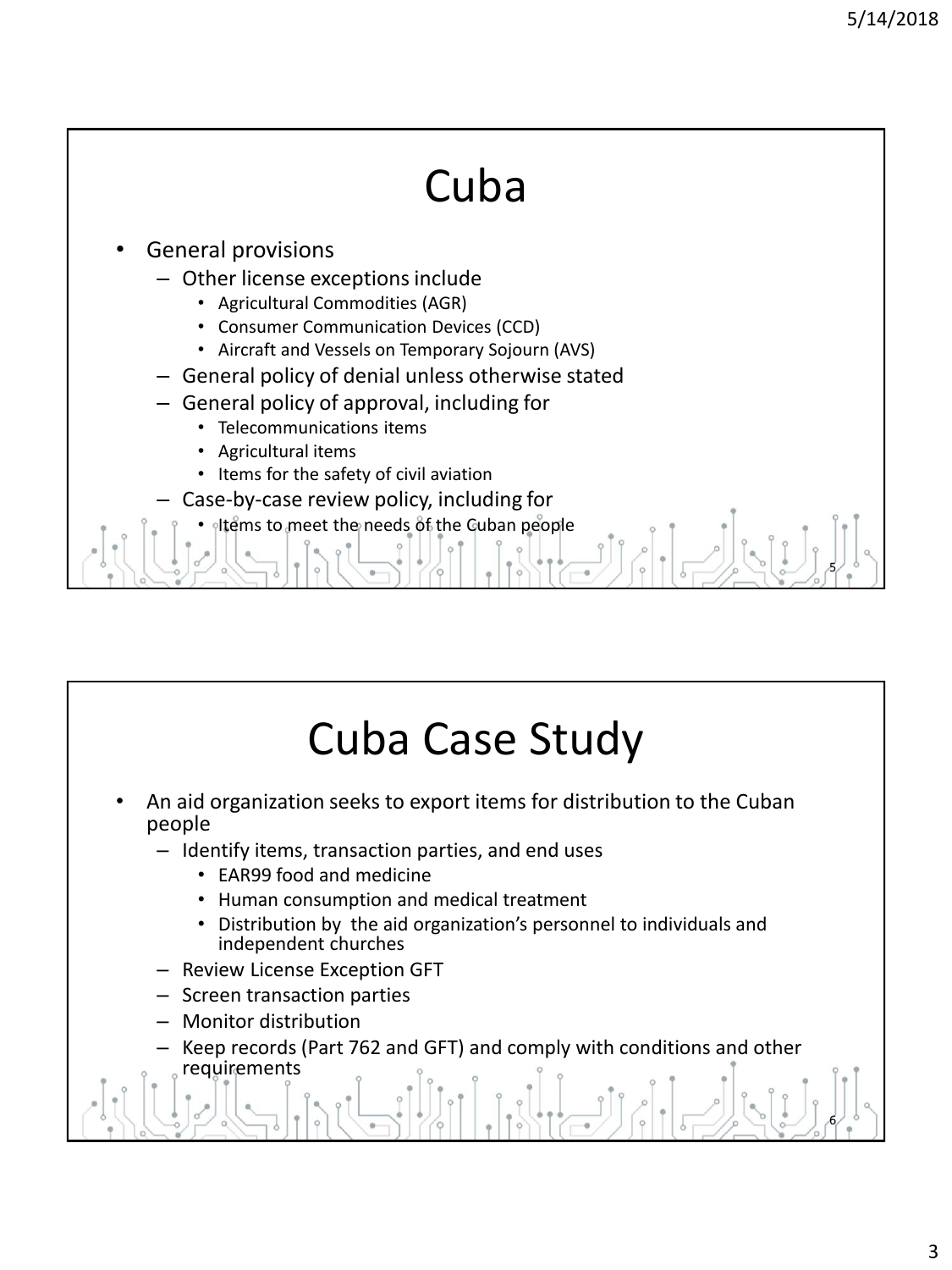## North Korea

- Authorization required for all items subject to the EAR except food and medicine designated EAR99
- Aid-related provisions
	- License Exception GFT
	- General policy of approval for
		- Humanitarian items for the benefit of the North Korean people
		- Items in support of United Nations (U.N.) humanitarian efforts
		- Agricultural commodities
		- **Medical devices**

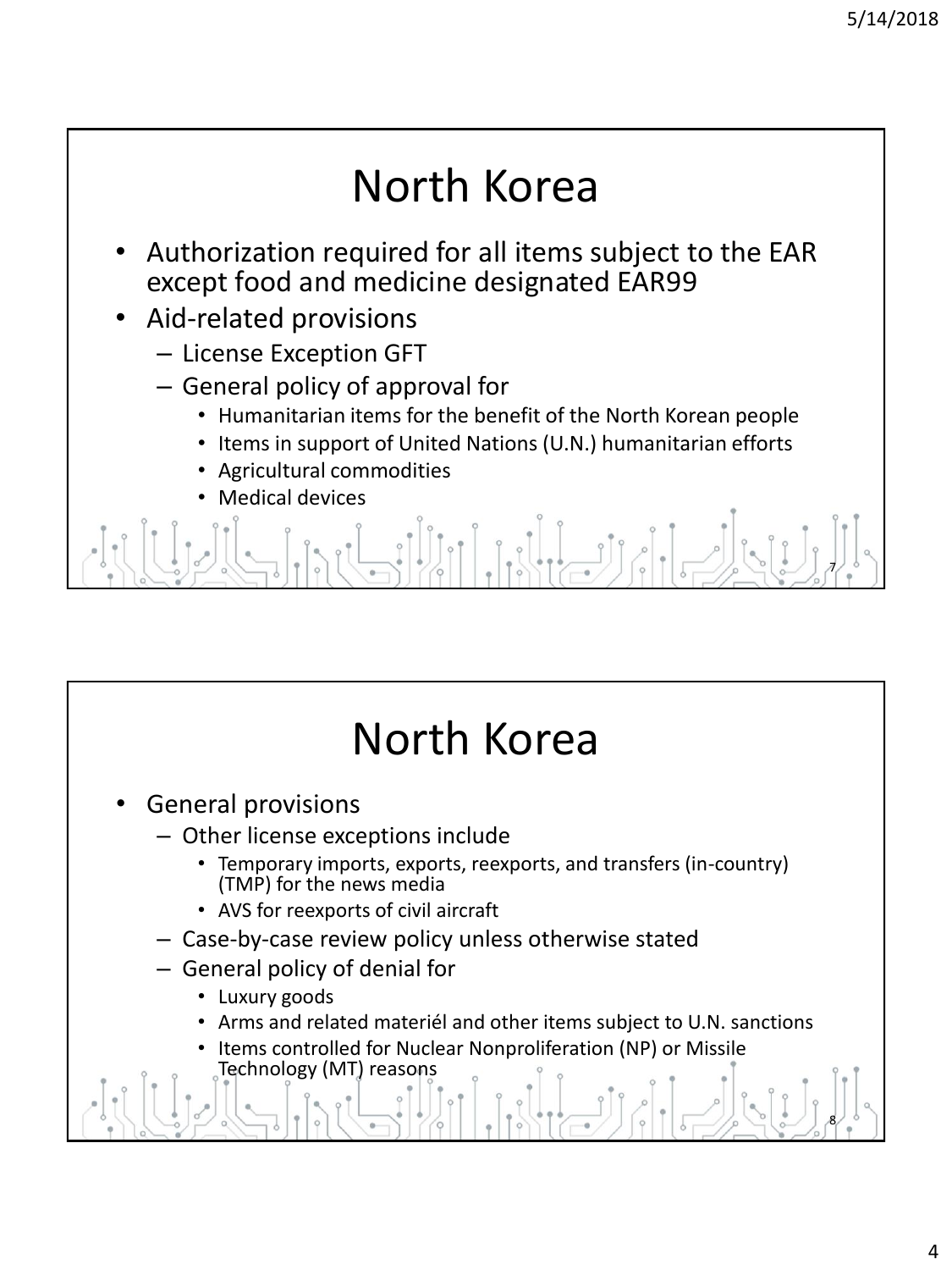#### North Korea Case Study

- A humanitarian organization seeks to export donated items for the North Korean people
	- Identify items, transaction parties, and end uses
		- EAR99 water filters
		- A Korean American NGO and individual households
		- Household water purification
		- Review licensing policy



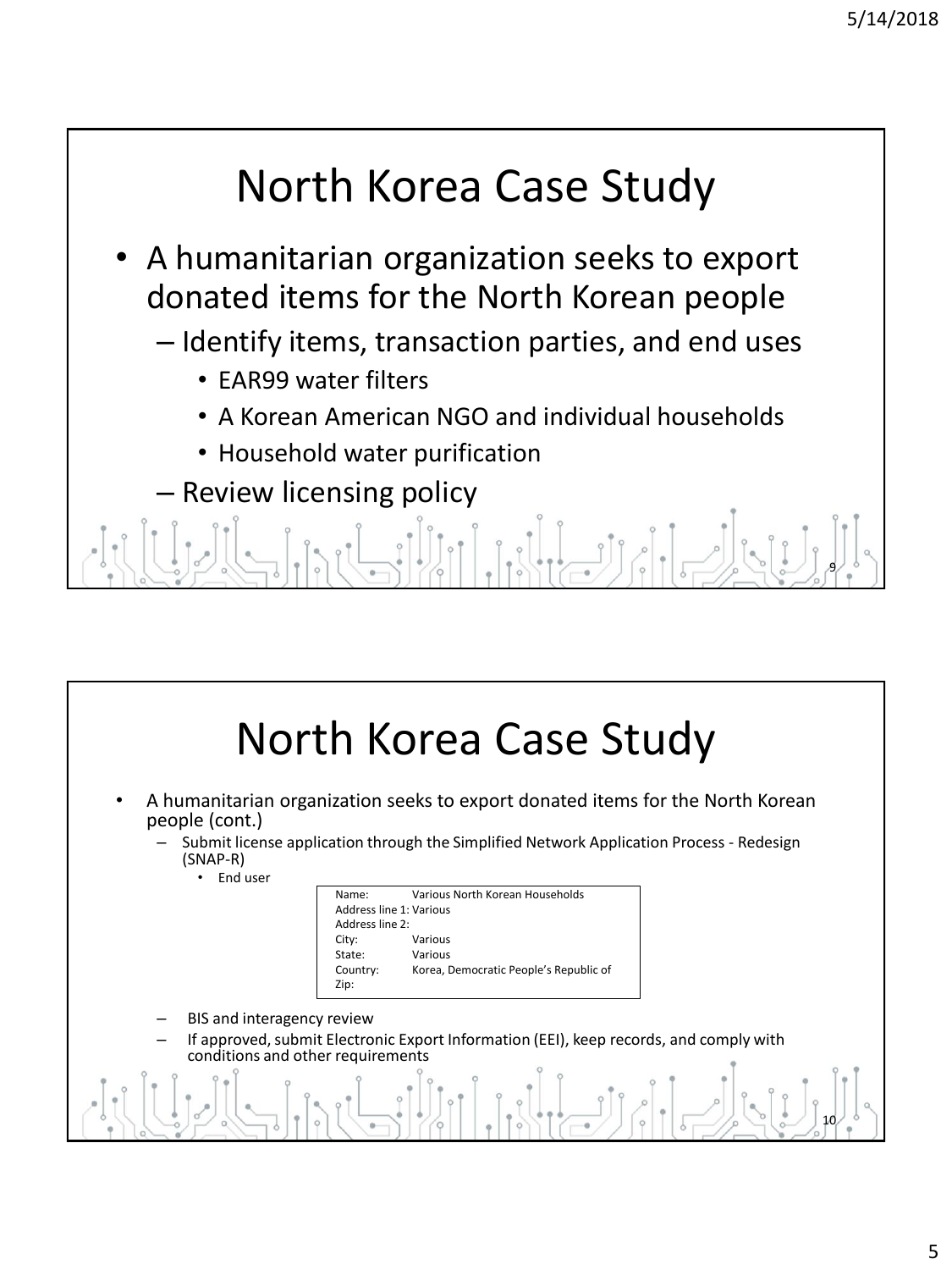# Sudan

- Authorization required for items on the Commerce Control List (CCL)
- Aid-related provisions
	- License Exception CCD
	- License Exception TMP for certain tools of the trade
	- Case-by-case review for
		- Medical items
		- Items in support of the U.N. and NGOs

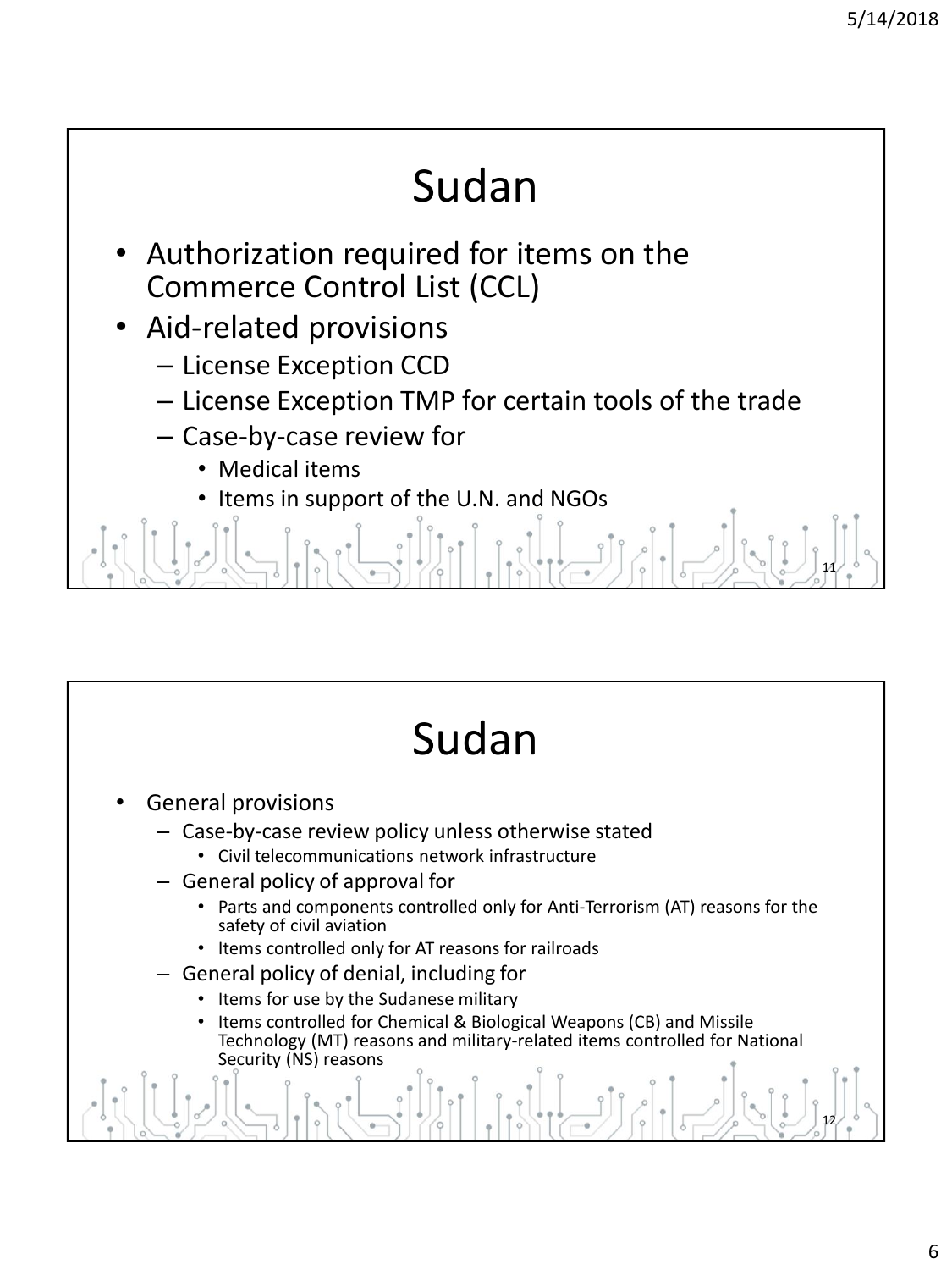



- Authorization required for all items subject to the EAR except food and medicine designated EAR99
- Aid-related provisions
	- Case-by-case review policy for
		- Medicine on the CCL and medical devices
		- Items in support of U.N. operations
		- Items necessary for the support of the Syrian people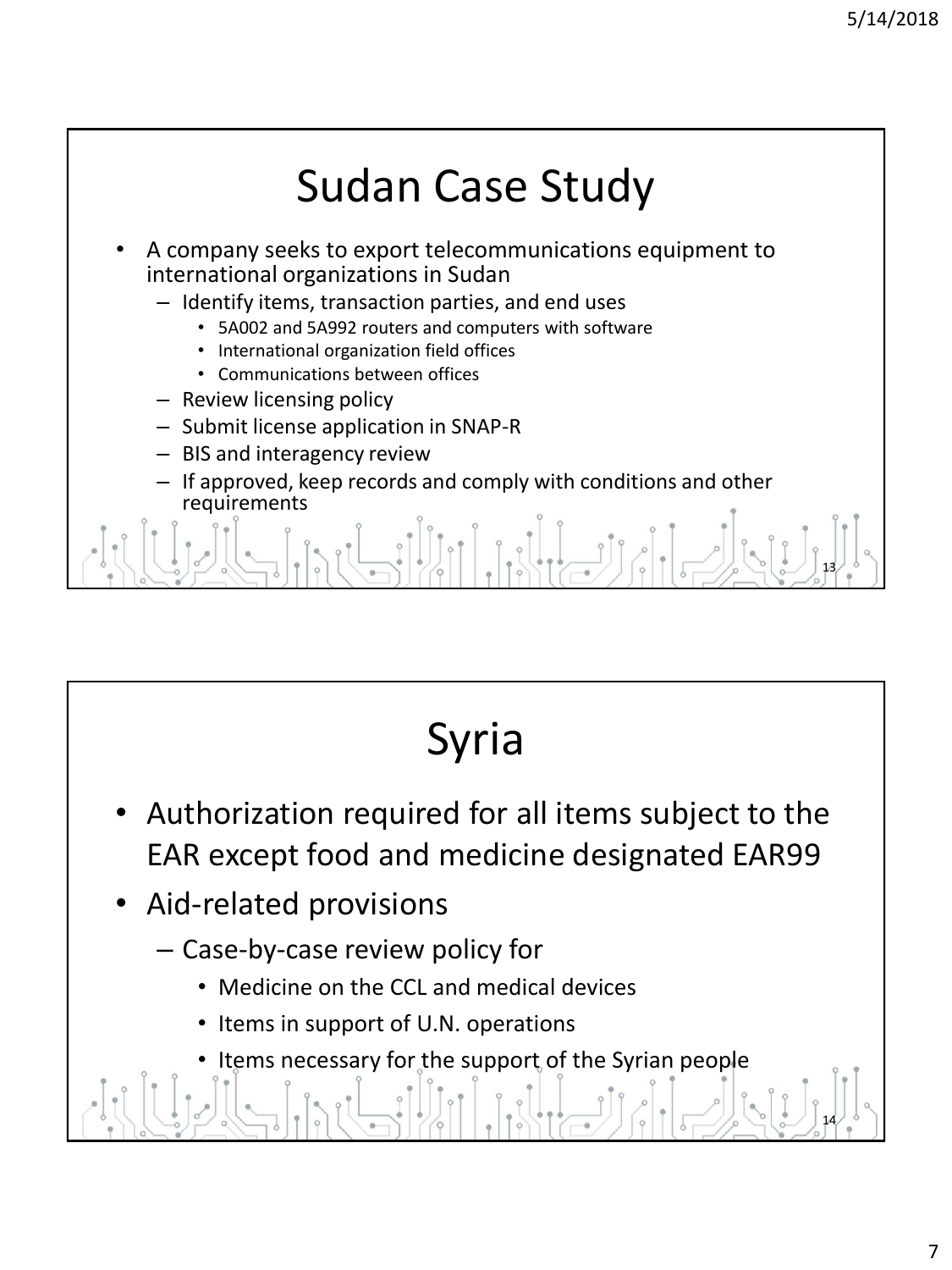## Syria

- General provisions
	- License exceptions include
		- TMP for the news media
		- GOV for U.S. Government personnel and agencies (not contractors)
		- Technology and software—unrestricted (TSU) for operation technology and software, sales technology, and software updates
	- General policy of denial unless otherwise stated
	- Case-by-case review policy, including for
		- Telecommunications items
		- Parts and components for safety of civil aviation

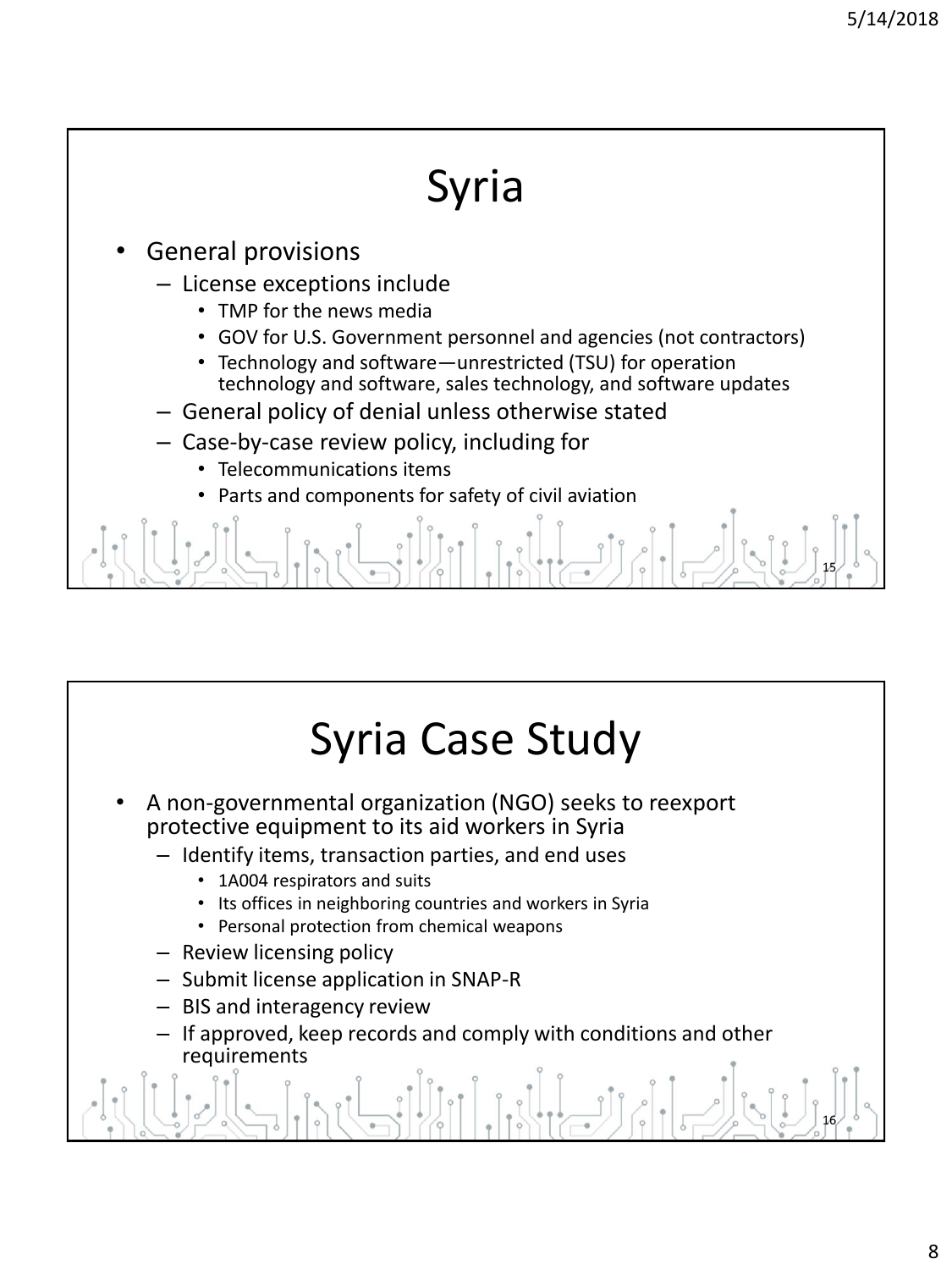

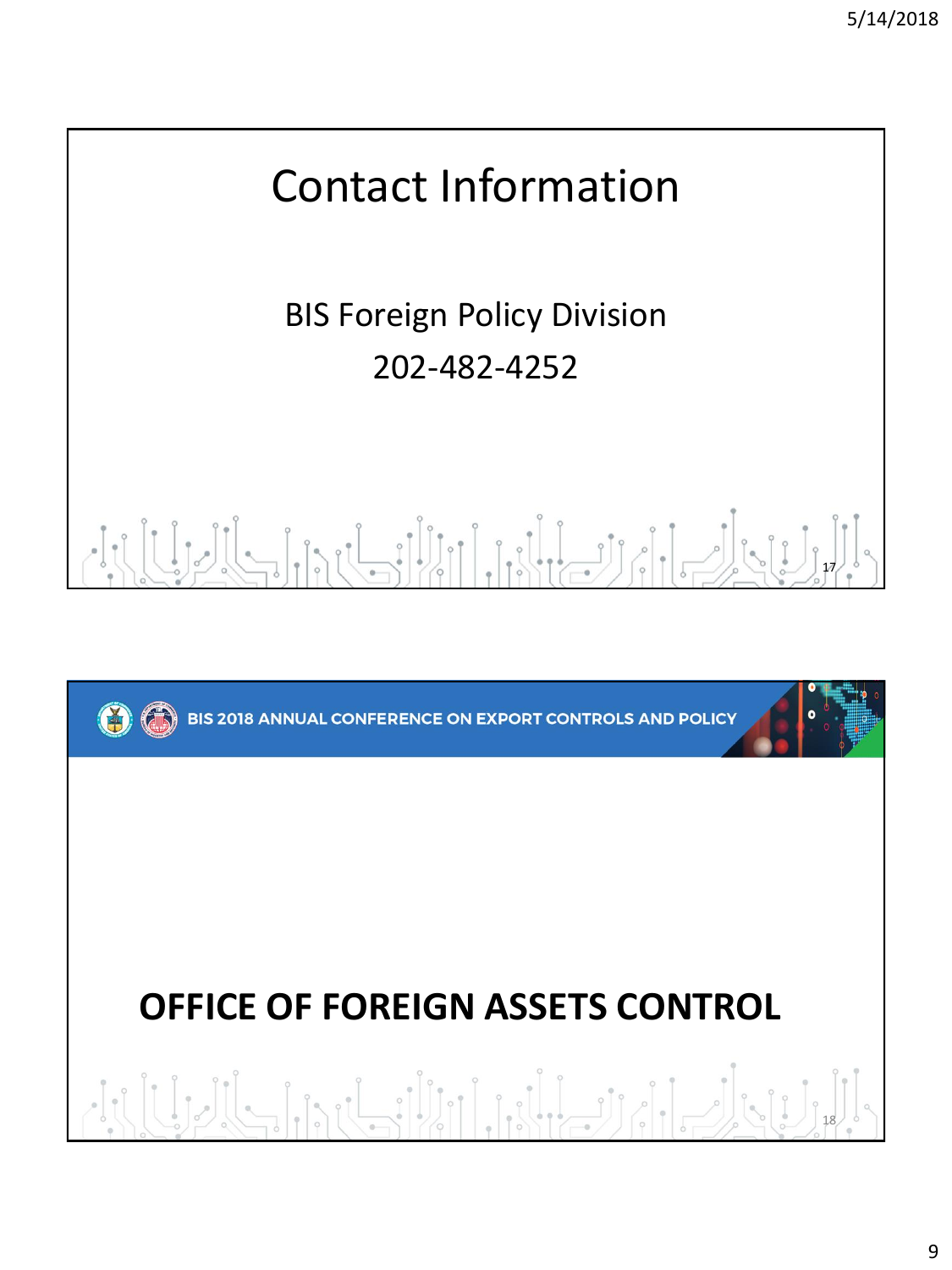

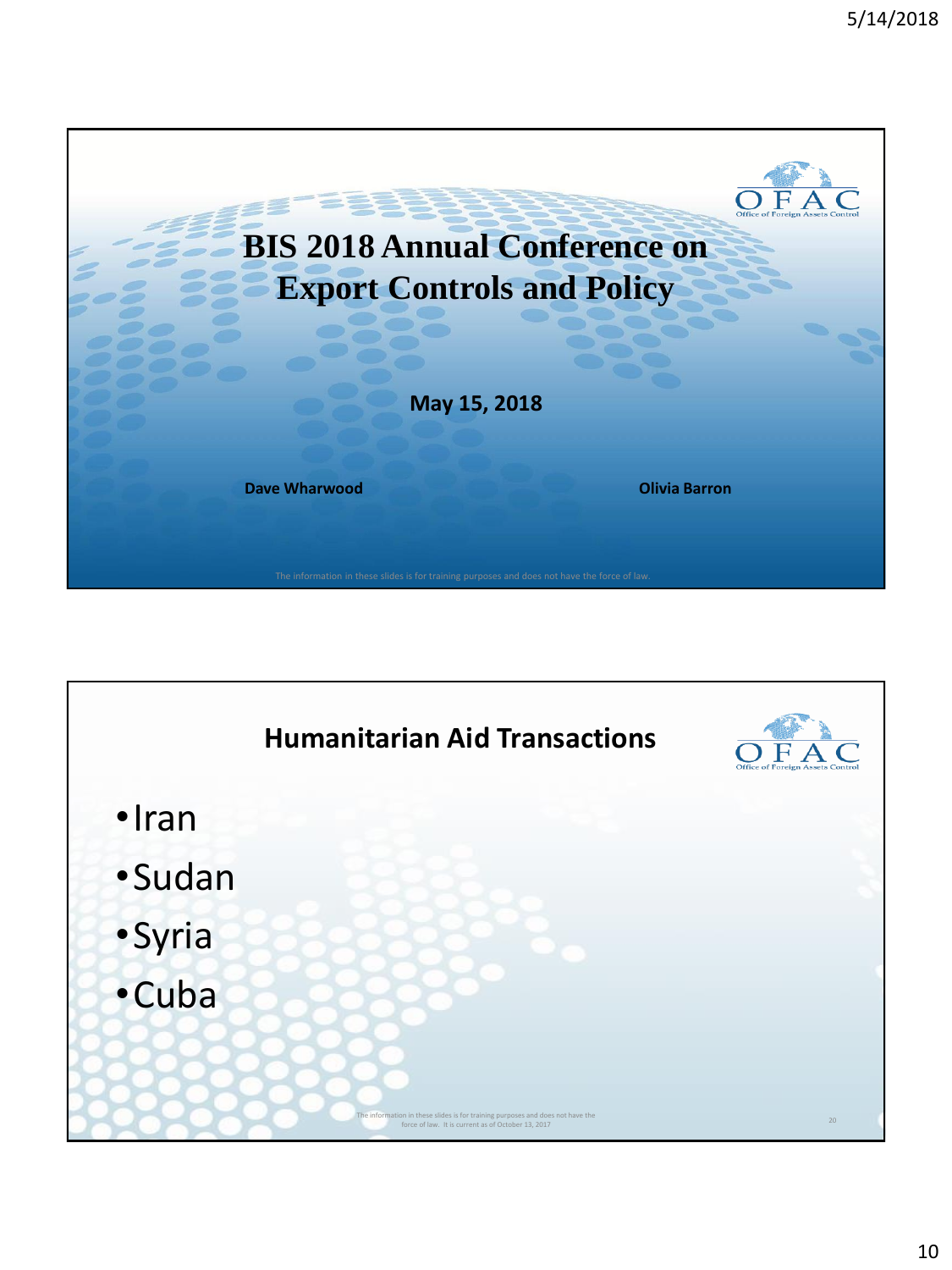

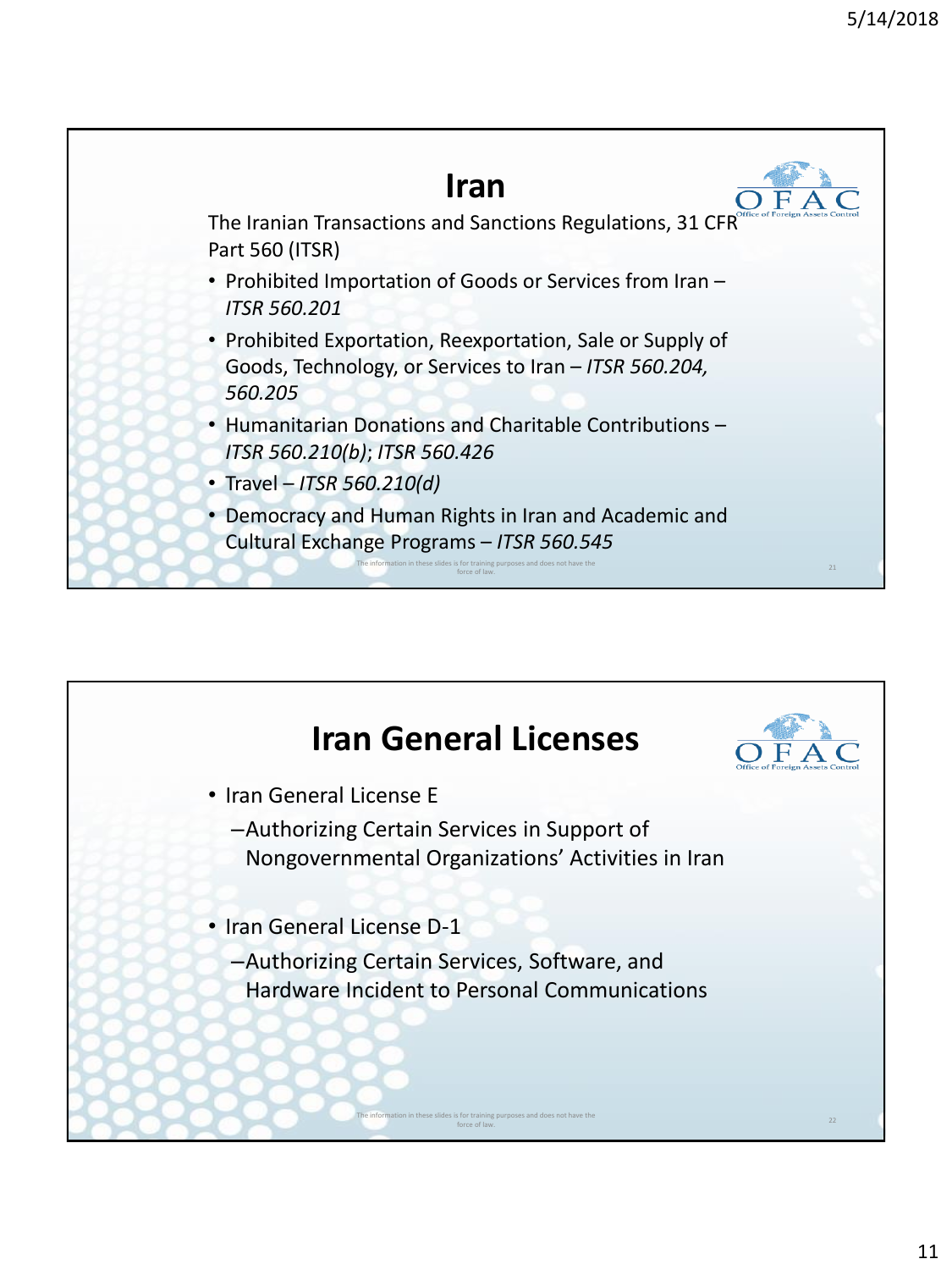

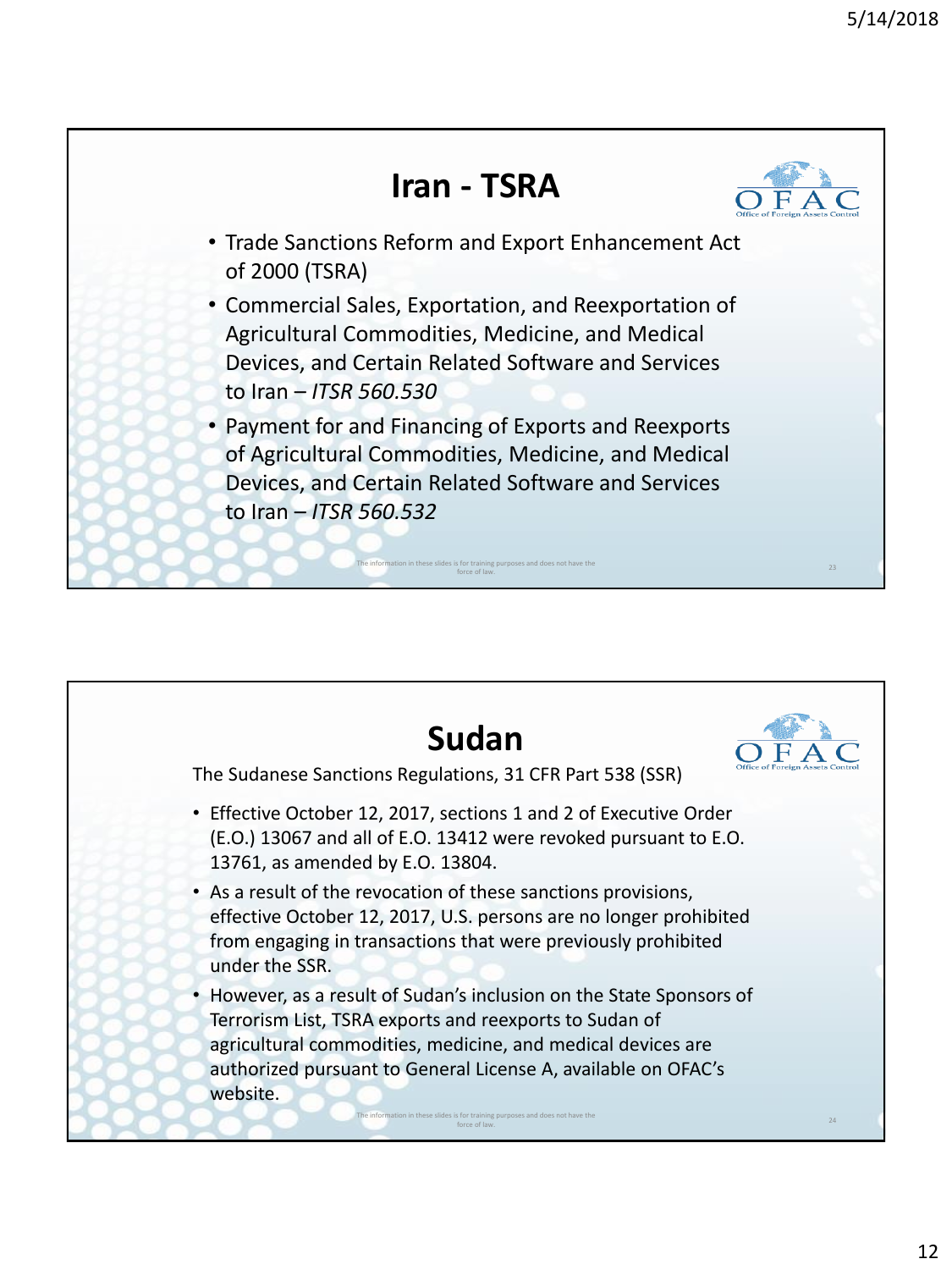

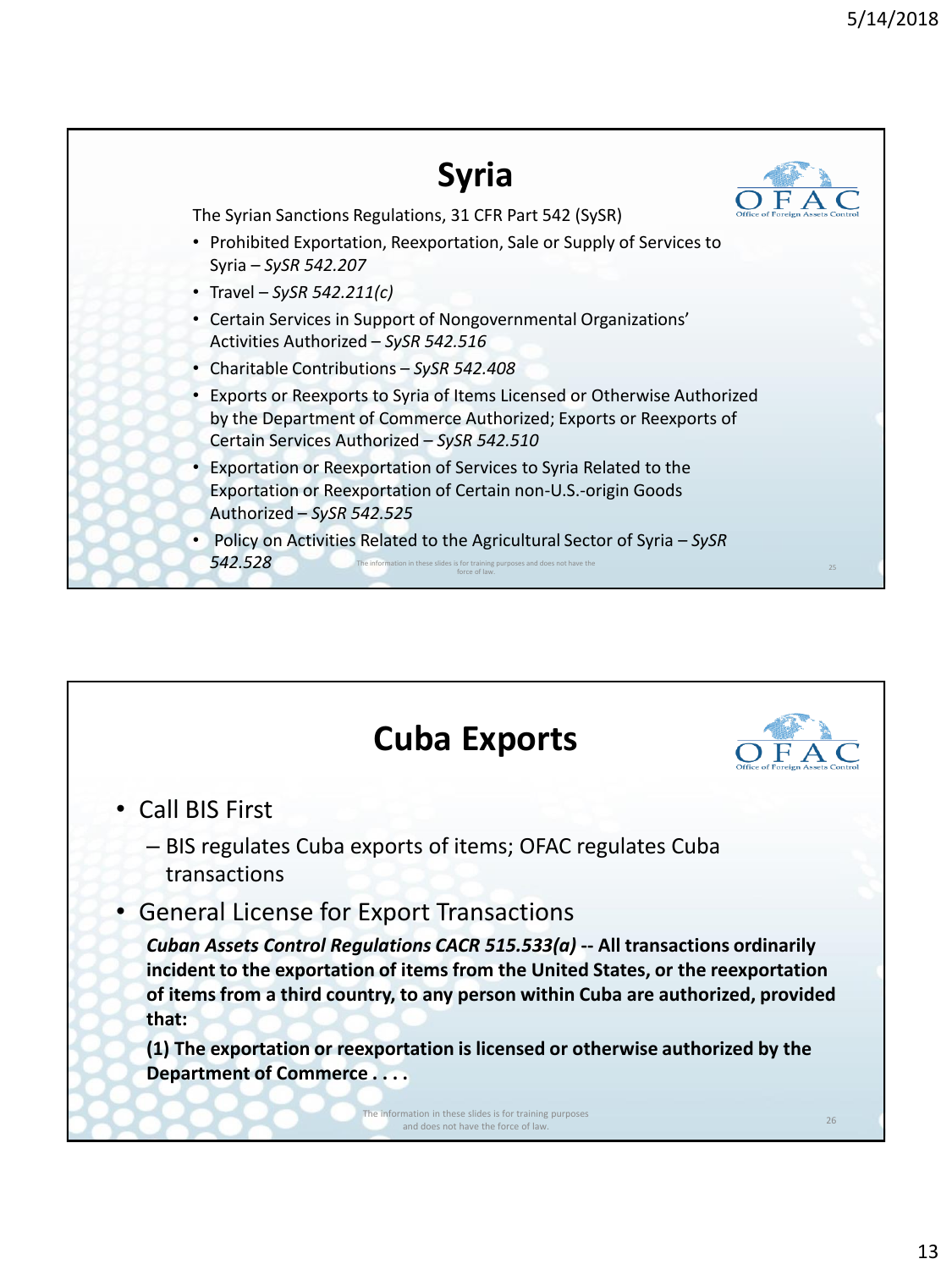

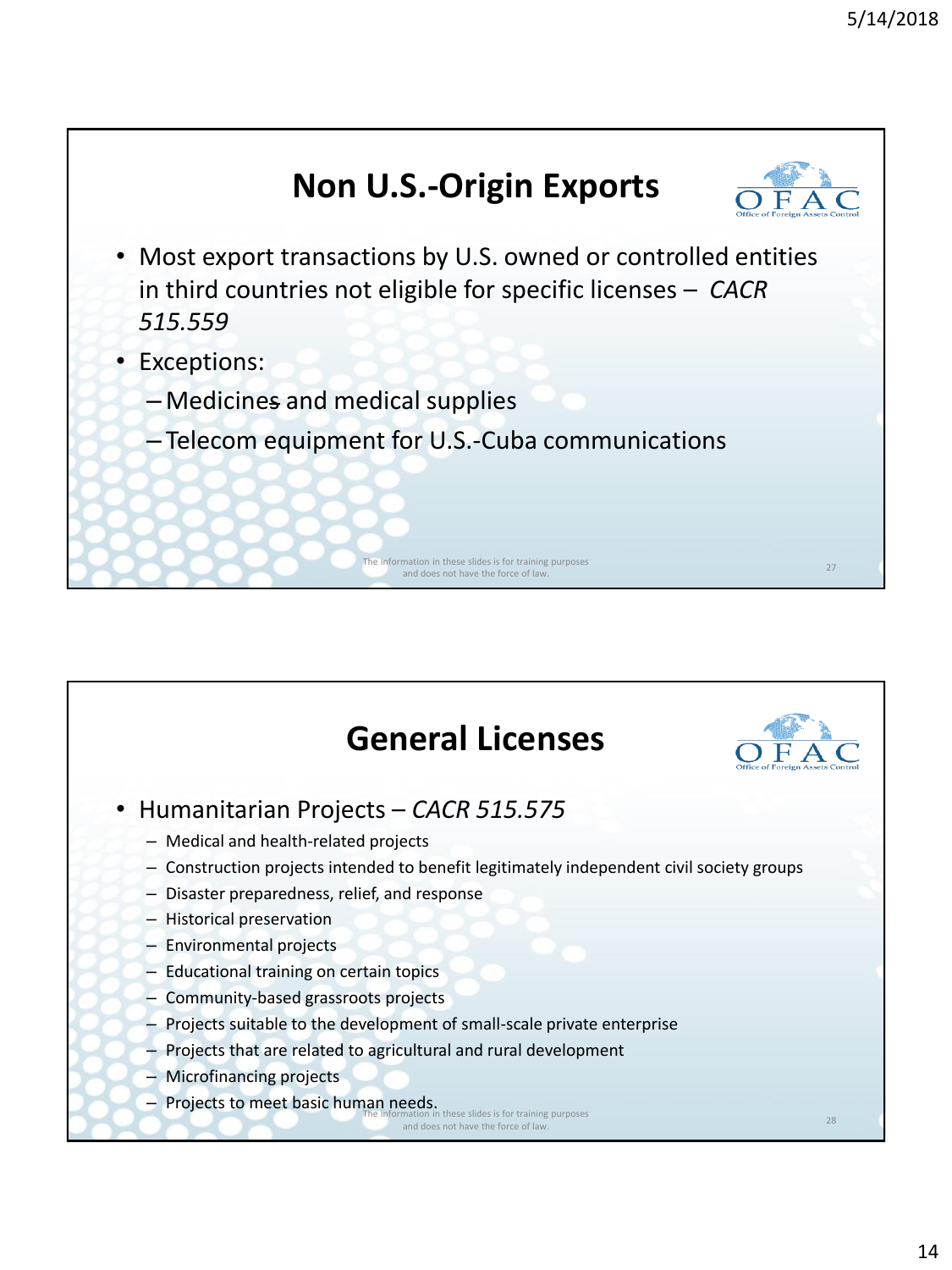

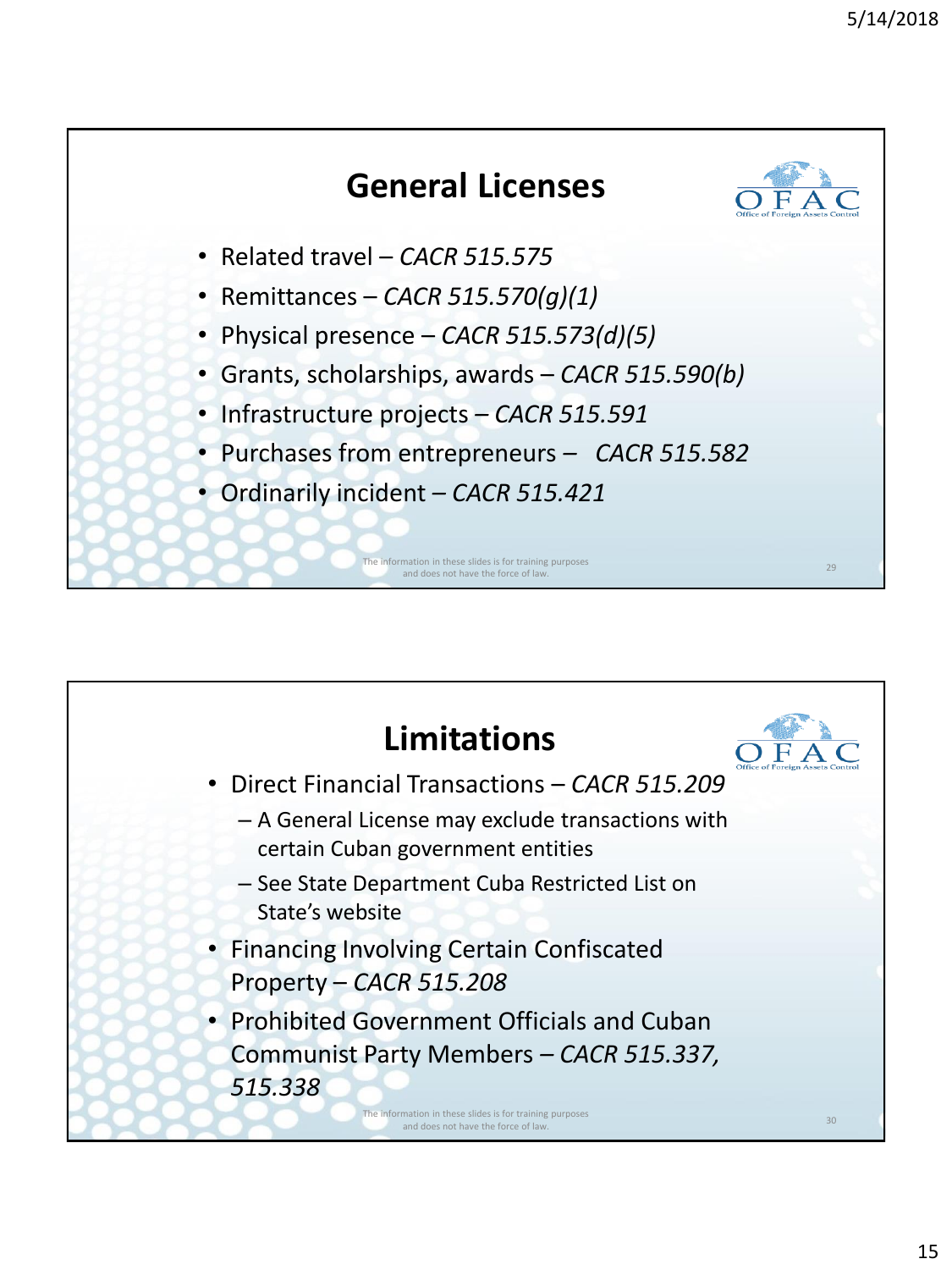